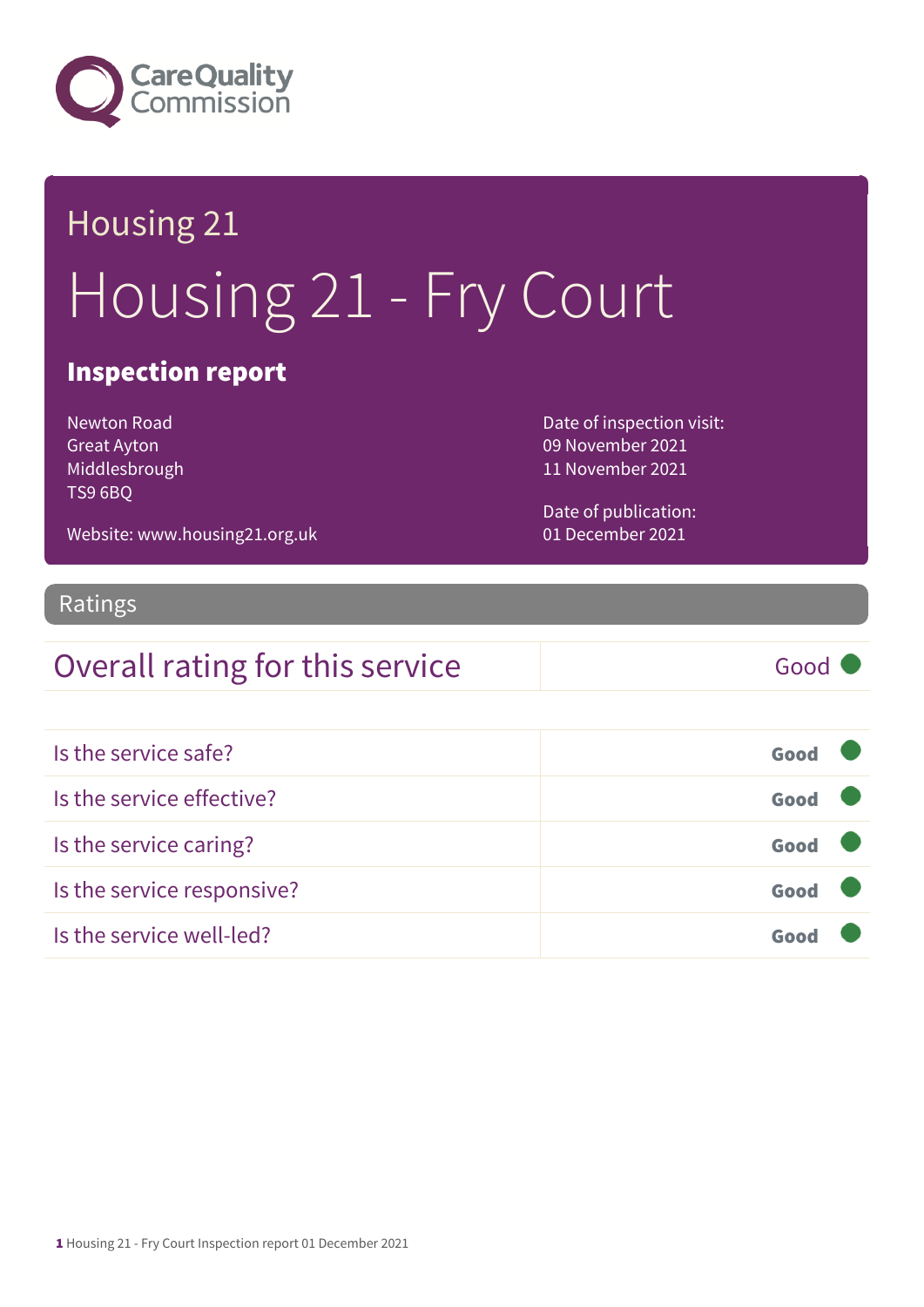### Summary of findings

### Overall summary

#### About the service

Housing 21 – Fry Court is an extra care housing scheme providing personal care to people aged 65 and over. People using the service lived in their own flats/apartments in one large complex. At the time of the inspection the service was supporting 38 people with personal care.

Not everyone who used the service received personal care. CQC only inspects where people receive personal care. This is help with tasks related to personal hygiene and eating. Where they do we also consider any wider social care provided.

People's experience of using this service and what we found

People and their relatives told us they were happy with the care and support they received from Housing 21 – Fry Court. One person said, "They are brilliant and do a remarkable job, I really can't fault them, they are very organised."

People received their care from a consistent staff team, with whom they had built trusting relationships. Everyone told us staff were caring and patient.

The management team ensured people received safe care with systems and processes in place which helped to minimise risks. Staff reported any safeguarding matters. The management team investigated any concerns and resolved these matters. All incidents were analysed to learn any lessons and embed into staff practices.

People were supported by staff who had the skills and experience to help them to maintain and develop their independence. Staff treated people as individuals and respected their privacy and lifestyle choices.

Medicines systems were organised and people were receiving their medicines when they should. The provider was following national guidance for the receipt, storage, administration and disposal of medicines.

People were involved in decisions about the care they received and staff knew how to communicate with each person to help them to make choices.

People were supported to have maximum choice and control of their lives and staff supported them in the least restrictive way possible; the policies and systems in the service supported this practice.

The management team were open and approachable which enabled people to share their views and raise concerns. People told us if they were worried about anything they would be comfortable to talk with staff or the management team.

The structure in the service ensured people and staff had access to, and support from, a competent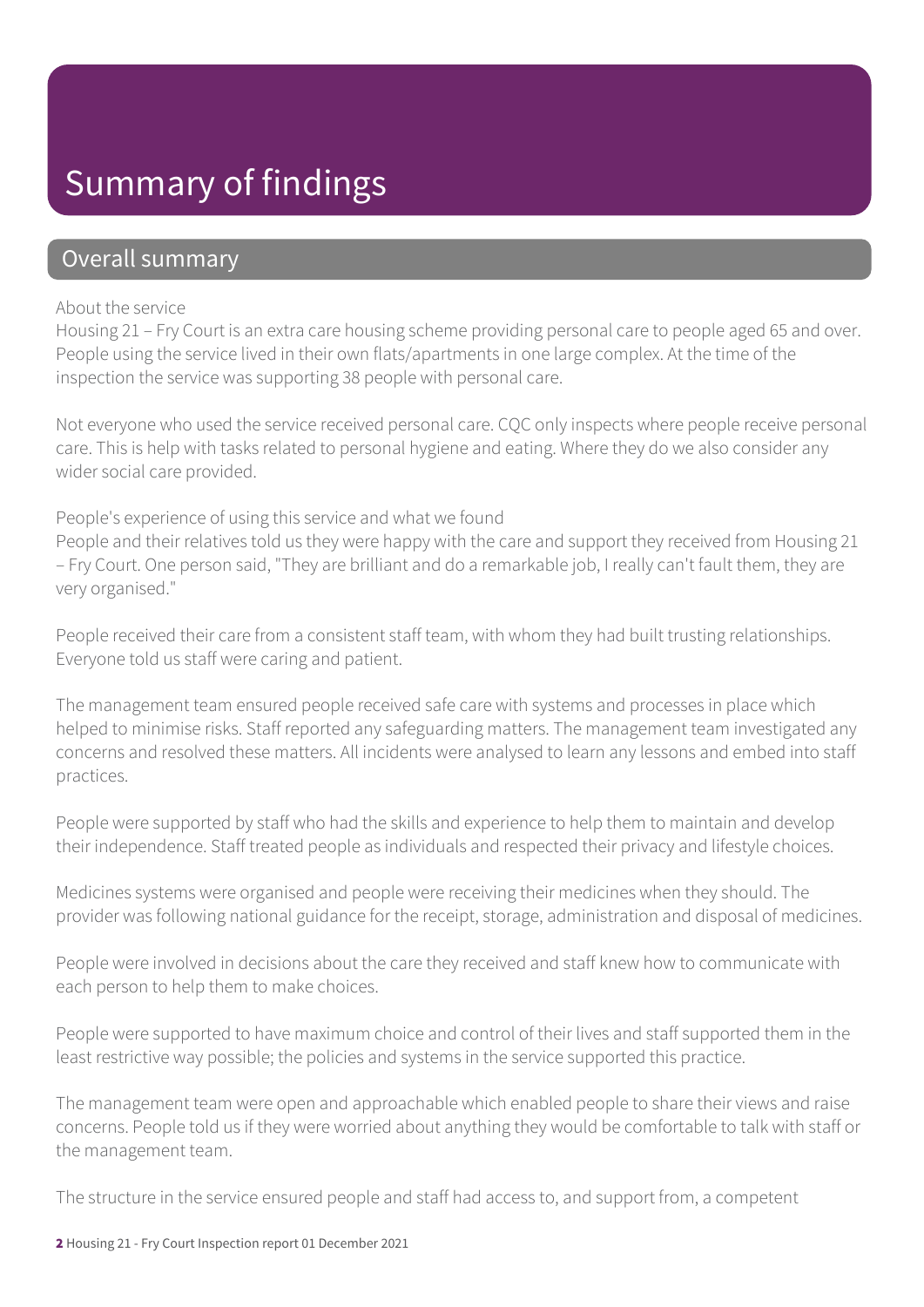management team. The provider monitored quality, sought people's views, and planned ongoing improvements.

For more details, please see the full report which is on the CQC website at www.cqc.org.uk

Rating at last inspection

This service was registered with us on 19 June 2020 and this is the first inspection.

Follow up

We will continue to monitor information we receive about the service until we return to visit as per our reinspection programme. If we receive any concerning information we may inspect sooner.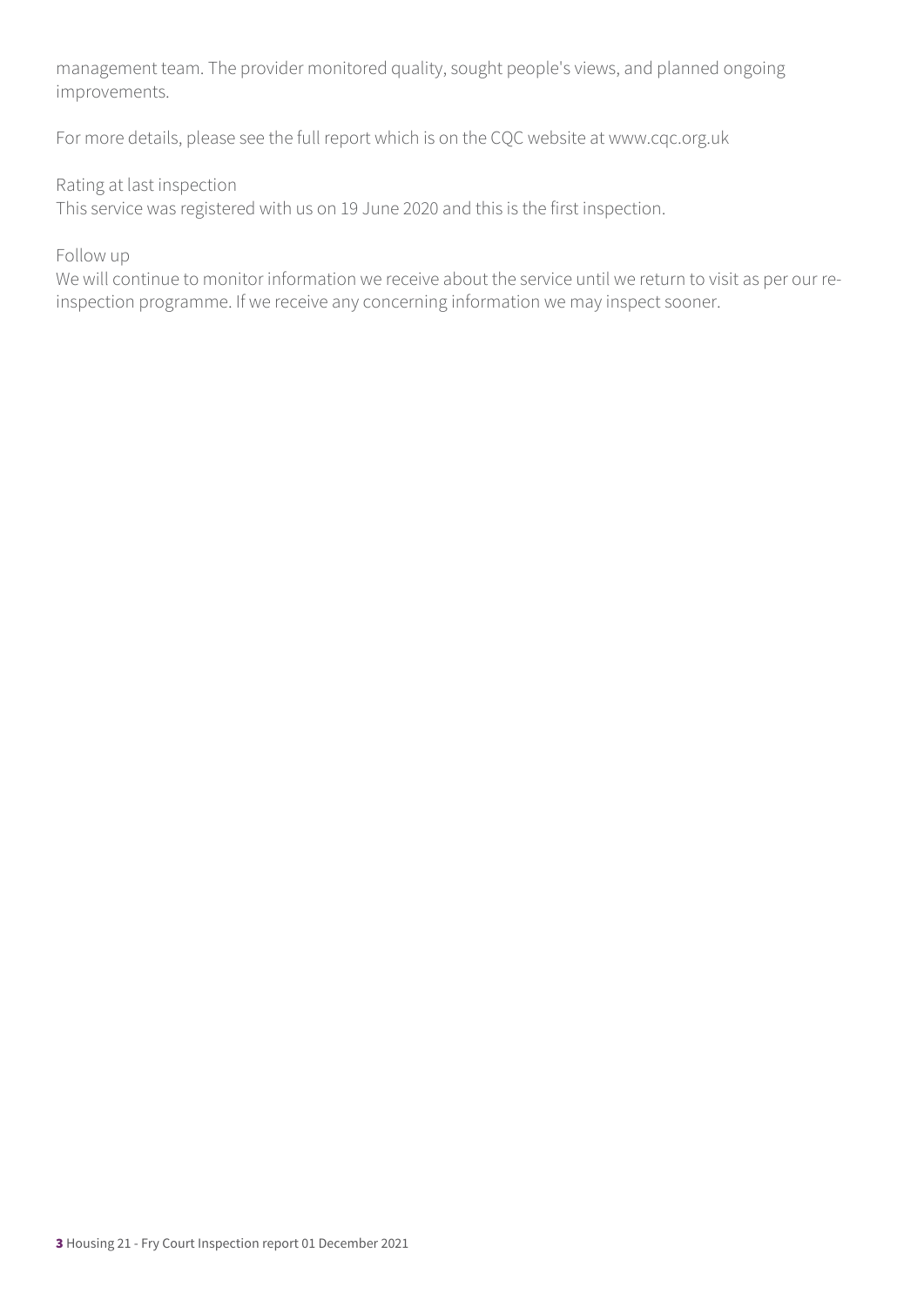### The five questions we ask about services and what we found

We always ask the following five questions of services.

| Is the service safe?                          | Good |
|-----------------------------------------------|------|
| The service was safe.                         |      |
| Details are in our safe findings below.       |      |
| Is the service effective?                     | Good |
| The service was effective.                    |      |
| Details are in our effective findings below.  |      |
| Is the service caring?                        | Good |
| The service was caring.                       |      |
| Details are in our caring findings below.     |      |
| Is the service responsive?                    | Good |
| The service was responsive.                   |      |
| Details are in our responsive findings below. |      |
| Is the service well-led?                      | Good |
| The service was well-led.                     |      |
| Details are in our well-led findings below.   |      |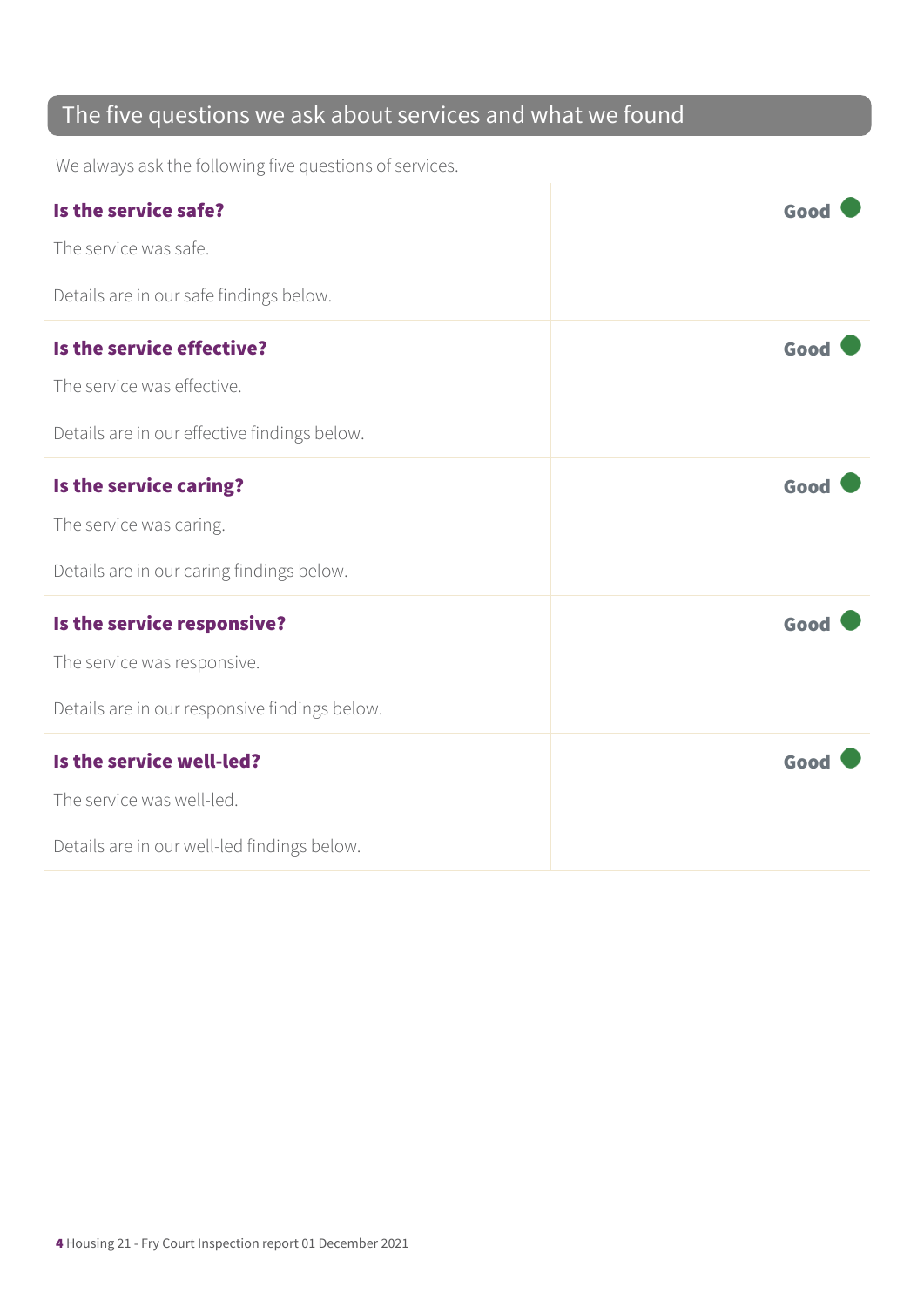

# Housing 21 - Fry Court Detailed findings

### Background to this inspection

#### The inspection

We carried out this inspection under Section 60 of the Health and Social Care Act 2008 (the Act) as part of our regulatory functions. We checked whether the provider was meeting the legal requirements and regulations associated with the Act. We looked at the overall quality of the service and provided a rating for the service under the Care Act 2014.

#### Inspection team

The inspection was completed by one inspector and one Expert by Experience. An Expert by Experience is a person who has personal experience of using or caring for someone who uses this type of care service.

#### Service and service type

Housing 21 - Fry Court provides care and support to people living in specialist 'extra care' housing. Extra care housing is purpose-built or adapted single household accommodation in a shared site or building. The accommodation is bought or rented and is the occupant's own home. People's care and housing are provided under separate contractual agreements. CQC does not regulate premises used for extra care housing; this inspection looked at people's personal care and support service.

The service had a manager registered with the Care Quality Commission. This means that they and the provider are legally responsible for how the service is run and for the quality and safety of the care provided.

#### Notice of inspection

We gave the service 24 hours' notice of the inspection. This was because it is a small service and we needed to be sure that the registered manager would be in the office to support the inspection.

Inspection activity started on 9 November 2021 and ended on 11 November 2021. We visited the office location on 9 November 2021.

#### What we did before the inspection

We reviewed information we had received about the service since. We sought feedback from the local authority and professionals who work with the service. We took this into account when we inspected the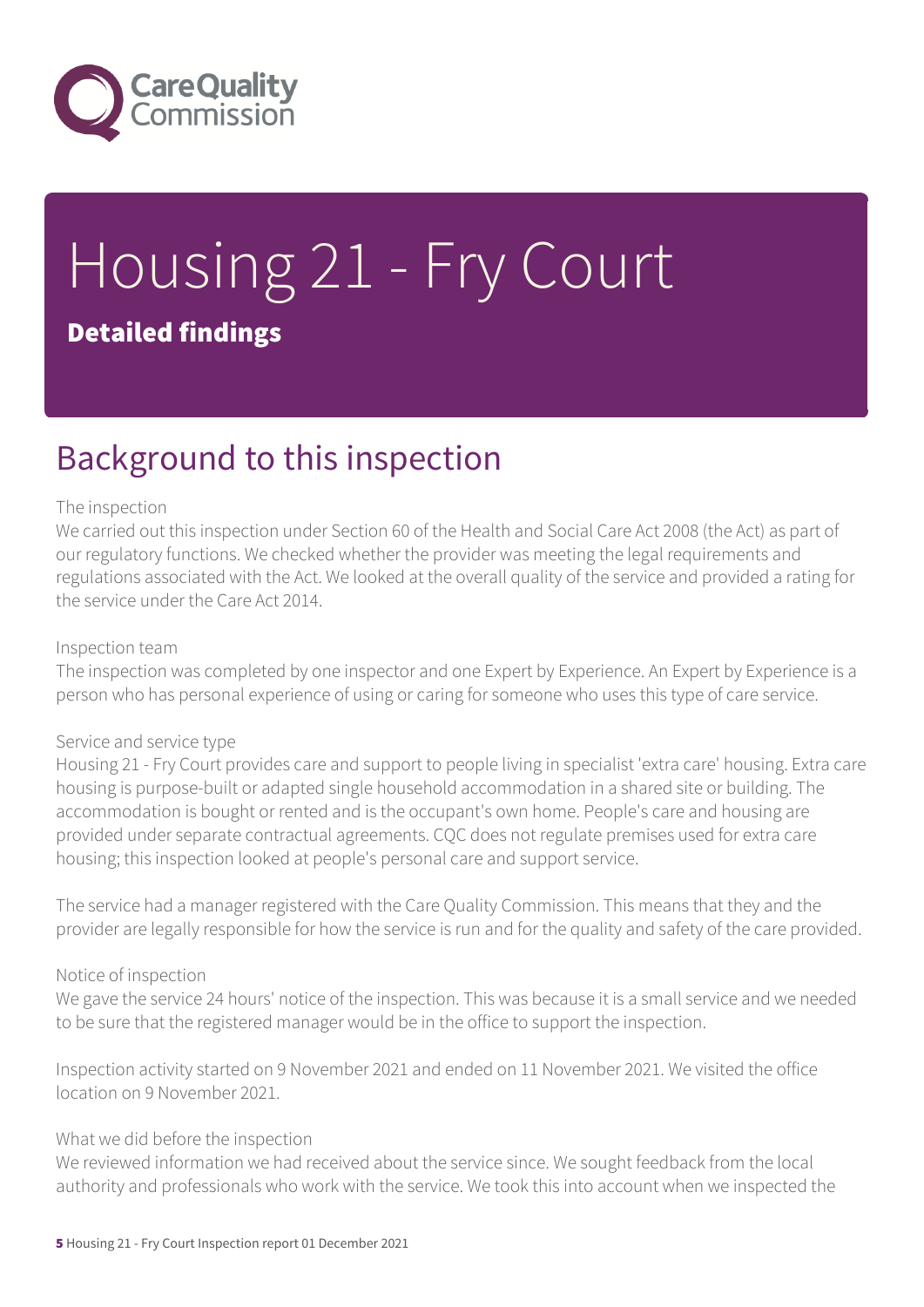service and made the judgements in this report.

The provider was not asked to complete a provider information return prior to this inspection. This is information we require providers to send us to give some key information about the service, what the service does well and improvements they plan to make.

#### During the inspection

We spoke with five people who used the service and seven relatives about their experience of the care provided. We spoke with the registered manager, assistant housing manager and assistant care managers. We sought and gained feedback from eight support workers.

We reviewed a range of records. This included two people's care records and multiple medication records. We looked at two staff files in relation to recruitment and staff supervision. A variety of records relating to the management of the service, including policies and procedures were reviewed.

#### After the inspection

We continued to seek clarification from the provider to validate evidence found. We looked at training data and quality assurance records.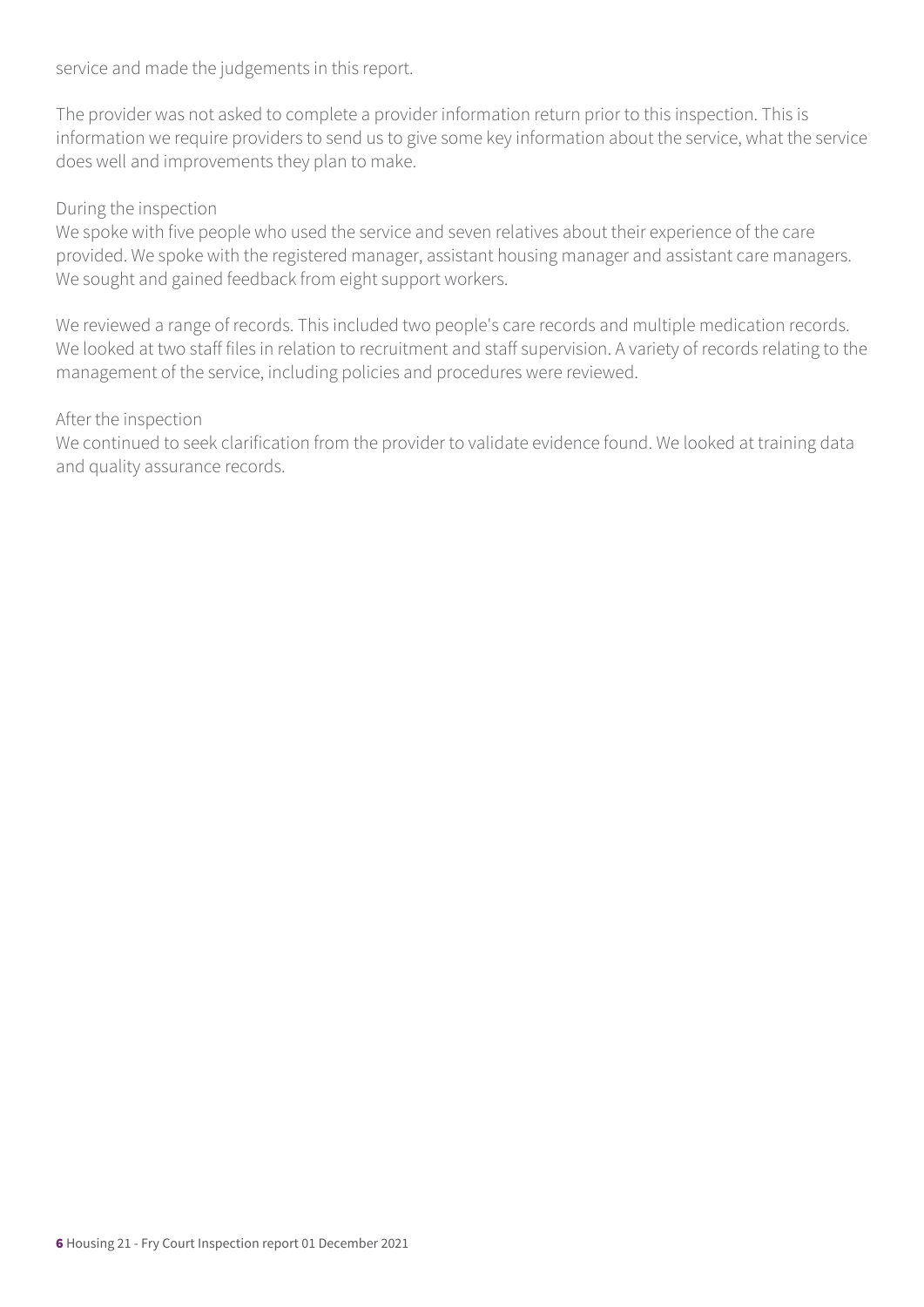### Is the service safe?

# Our findings

Safe – this means we looked for evidence that people were protected from abuse and avoidable harm.

This is the first inspection for this newly registered service. This key question has been rated good. This meant people were safe and protected from avoidable harm.

Systems and processes to safeguard people from the risk of abuse; Staffing and recruitment;

• People and their relatives told us they felt safe with the services provided. One relative said, "The staff are so attentive and careful looking after [person], they are very happy and safe."

• Staff understood their responsibilities to report any safeguarding concerns to the management team and were confident action would be taken to keep people safe.

• The management team worked with other relevant authorities to make sure people were protected from abuse and avoidable harm.

• A robust recruitment process was in place which helped to minimise risks to people. All staff were checked before they began work for the service to ensure they had the appropriate skills and character to work with people.

• There were sufficient staff to meet people's needs. Staff worked flexibly and were supported to respond to changes in people's needs when required. One person said, "There are lots of carers, they never rush and they stay for the whole visit. If they've finished with care they stay and chat."

Assessing risk, safety monitoring and management; Learning lessons when things go wrong

- Staff were provided with clear guidance of actions they should take to manage and support people with health conditions such as epilepsy.
- Staff received training which ensured the safe use of equipment. This included the use of specialist equipment to support people to live in their home safely.
- Where accidents and incidents occurred, the management team looked at these, learned lessons from them and ensured any changes were shared with the whole staff team.

• The provider had contingency plans in place to support people in emergency situations for example, adverse weather conditions.

Using medicines safely; Preventing and controlling infection

- Medicines were managed safely. People had no concerns. One person said, "Staff have been excellent with medicines, they do all the re-ordering, we have never had a problem, very efficient."
- People received support from staff who had received specific medicines administration training.
- Records showed when medicines were received, administered, prompted or refused. These were monitored by the management team to ensure the effectiveness of people's prescribed medicines and to take action when required.

• People were protected from the risk of infection because staff had received training about infection control and followed safe practices. Staff had access to personal protective equipment (PPE), such as disposable masks, gloves and aprons. One relative told us, "The pandemic has been managed really well. Staff all wear proper PPE and they kept the main doors locked so outsiders couldn't just walk in and out without them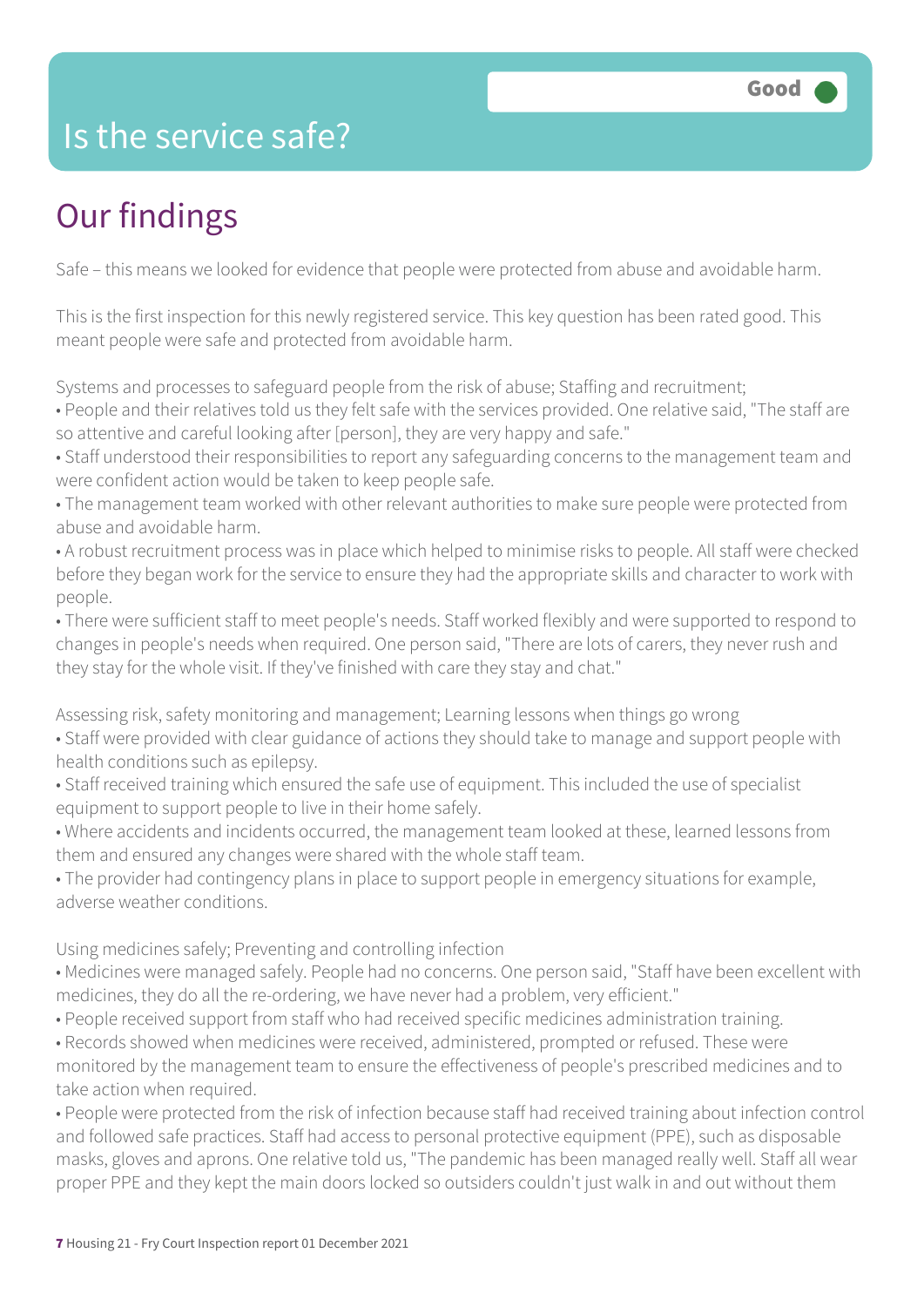knowing."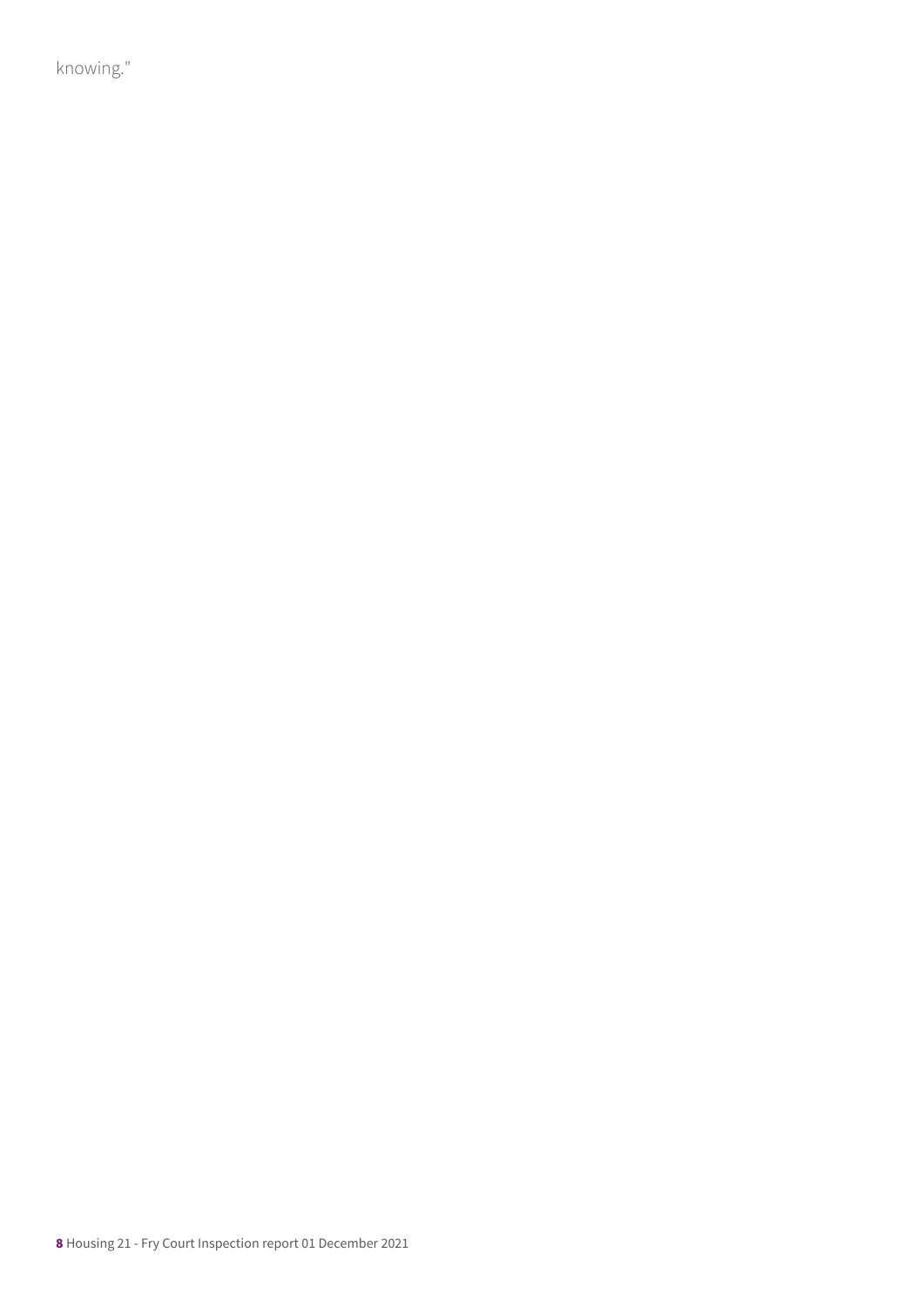### Is the service effective?

# Our findings

Effective – this means we looked for evidence that people's care, treatment and support achieved good outcomes and promoted a good quality of life, based on best available evidence.

This is the first inspection for this newly registered service. This key question has been rated good. This meant people's outcomes were consistently good, and people's feedback confirmed this.

Assessing people's needs and choices; delivering care in line with standards, guidance and the law • People's needs were fully assessed before they moved to the service. This helped to ensure suitable staff were available to provide personalised care to meet people's needs and choices.

• People's care and support plans clearly set out their needs and preferences for how they wished to be supported along with the life goals they wished to achieve.

• People received care and support in accordance with their assessed needs because the management team and staff clearly understood the importance of care records and made sure they were kept up to date.

#### Staff support: induction, training, skills and experience

• People were supported by staff who had the rights skills and knowledge to safely support them. One person said, "I did a lot of my recovery at home because of the carers. They supported me but also helped me to regain my independence. They would stand back and say, 'do what you can' and then when I couldn't do anymore they would help me. I am now out of a wheelchair and walking with a frame." • New staff completed an induction programme when they began work and had opportunities to shadow

- more experienced staff.
- Staff said the management team were approachable and they were always able to contact someone if they required advice or support. One said, "We are a great team and there is always a manager on call if we need any help or guidance."

• Staff were supported through regular supervision and appraisal.

Supporting people to eat and drink enough to maintain a balanced diet

- When people required support with their meals, staff provided this safely and considered people's choices with the meals they were given and the level of support required.
- Staff worked with other health professionals to make sure people received food and drinks according to their needs. Care records were updated following assessments by a speech and language therapist (SALT) to reflect any recommendations needed to minimise risks for people.
- Care records showed staff monitored people's health and reported any concerns.

Staff working with other agencies to provide consistent, effective, timely care; Supporting people to live healthier lives, access healthcare services and support

- The provider worked in partnership with other organisations to ensure they delivered joined-up care and support for people.
- People had regular access to healthcare services when they needed it. One relative told us, "As soon as the carers spotted a problem with [person's] eye they mentioned it to us straight away, they are very very aware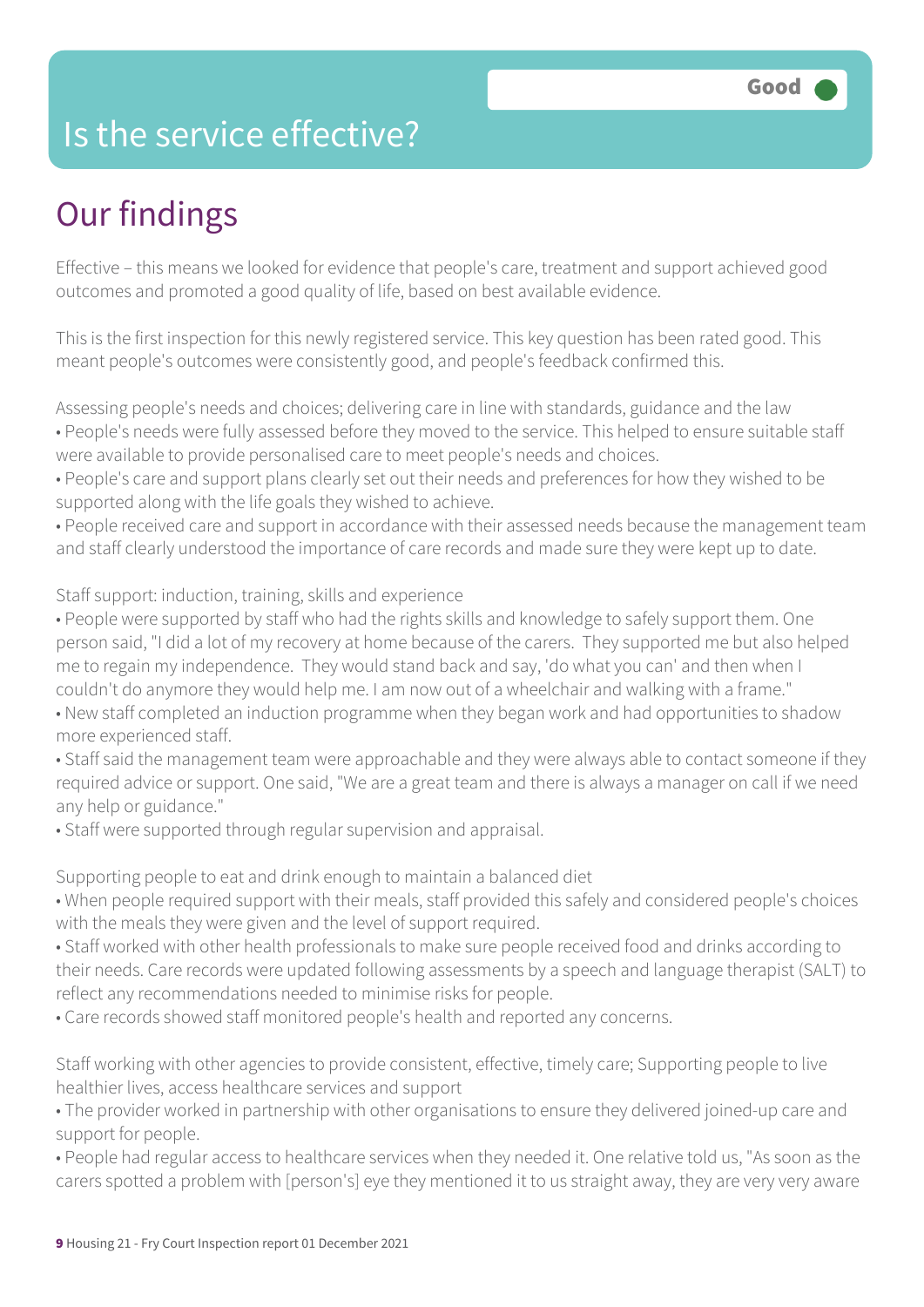of any health problems."

• Staff worked with other healthcare professionals to make sure people's health needs were met and they had the equipment they required to promote their safety and independence. One person said, "They have dealt with all the [COVID-19] jabs. The managers sort out all the health appointments."

Ensuring consent to care and treatment in line with law and guidance

The Mental Capacity Act 2005 (MCA) provides a legal framework for making particular decisions on behalf of people who may lack the mental capacity to do so for themselves. The Act requires that, as far as possible, people make their own decisions and are helped to do so when needed. When they lack mental capacity to take particular decisions, any made on their behalf must be in their best interests and as least restrictive as possible.

People can only be deprived of their liberty to receive care and treatment when this is in their best interests and legally authorised under the MCA. When people receive care and treatment in their own homes an application must be made to the Court of Protection for them to authorise people to be deprived of their liberty.

We checked whether the service was working within the principles of the MCA, and whether any conditions on authorisations to deprive a person of their liberty had the appropriate legal authority and were being met.

• Most people could make decisions for themselves and staff respected their choices.

• Where people lacked the mental capacity to make specific decisions, staff worked with others to make sure decisions made were in the person's best interests. This included healthcare professionals and people's relatives.

• Staff worked in a way which respected people's wishes. People were supported to take positive risks which enhanced their independence.

• Care records clearly set out how staff should support people to make choices.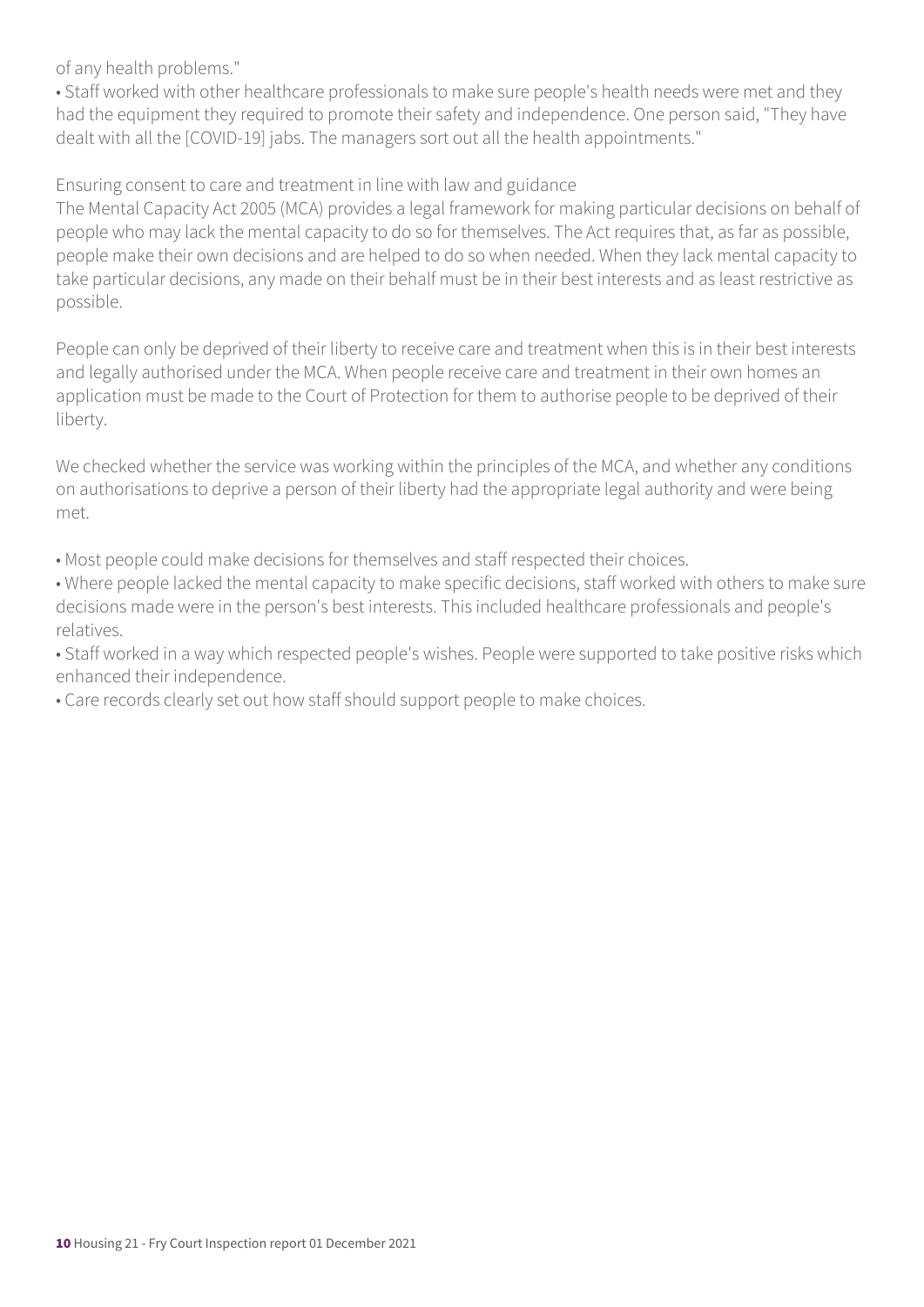### Is the service caring?

## Our findings

Caring – this means we looked for evidence that the service involved people and treated them with compassion, kindness, dignity and respect.

This is the first inspection for this newly registered service. This key question has been rated good. This meant people were supported and treated with dignity and respect; and involved as partners in their care.

Ensuring people are well treated and supported; respecting equality and diversity • Staff were respectful and treated people with kindness. One person said, "The care is exemplary, they are very competent, very friendly and approachable. They really are lovely, so caring and kind."

- The management team monitored staff practices to ensure they were kind and caring.
- Staff received training in equality and diversity. People's cultural and spiritual needs were respected.
- The service had received many compliments about the care and support they provided.

Supporting people to express their views and be involved in making decisions about their care • People and their relatives were involved in all decisions about their care and support. One relative said, "We did a care plan but since then we have had a lot of discussions and we have chopped and changed things to suit [person's] needs. For example [person] now goes out for a walk each day with a carer for an hour – [person] loves to walk and so this is great for them."

• Staff used appropriate communication methods to support people to be involved in their care planning and reviews. This included the use of pictorial information.

Respecting and promoting people's privacy, dignity and independence

• People received care and support from a consistent staff team which helped people to remain independent. Care records reflected the steps staff should take to encourage people to be independent.

• Staff respected people's rights to have their privacy and dignity promoted. One relative said, "Staff protect [person's] dignity. [Person] was so frightened because of some incontinence issues and kept apologising but the carers just said that it didn't matter, they were there to help and they mustn't worry about it. They are so good."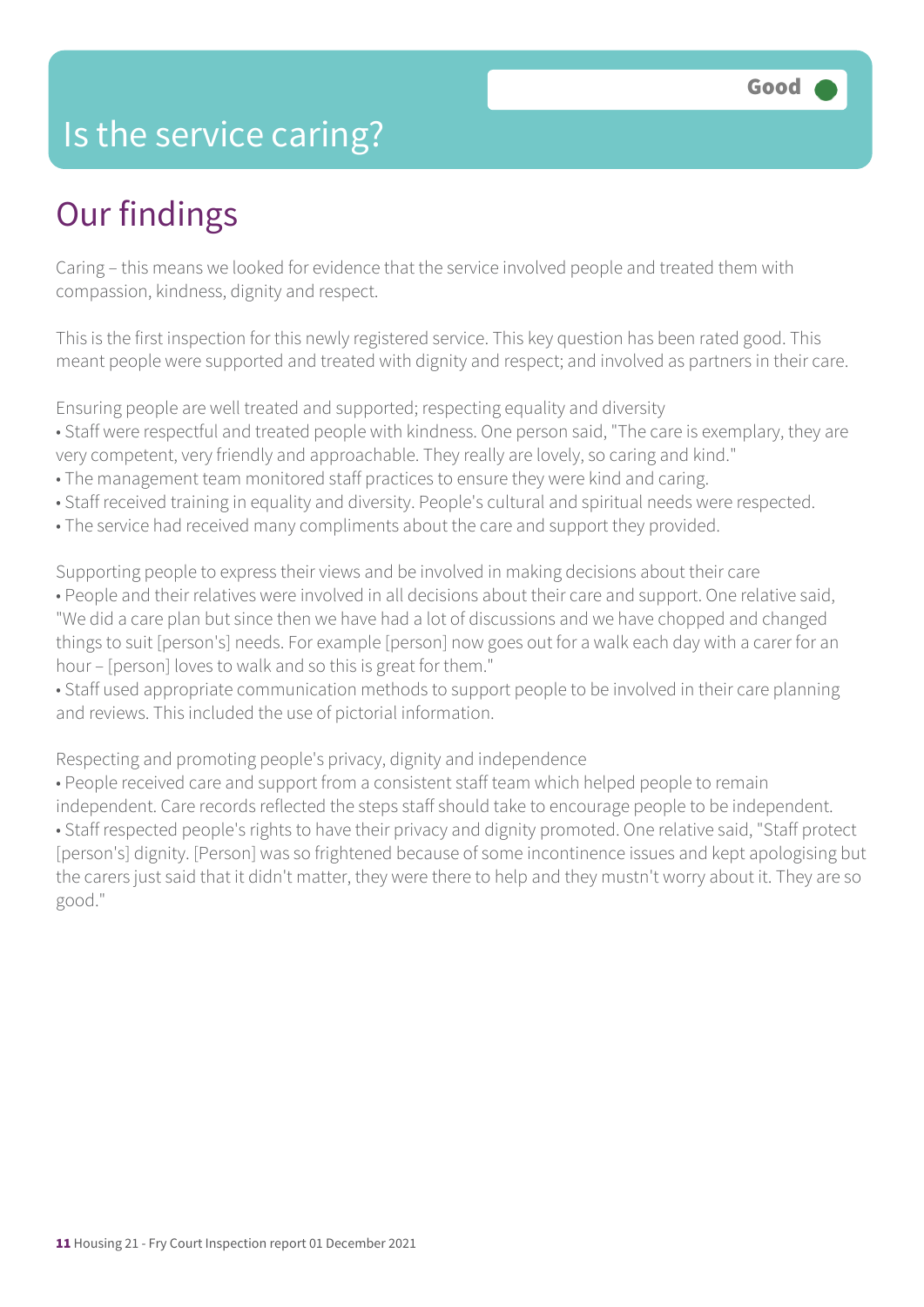### Is the service responsive?

# Our findings

Responsive – this means we looked for evidence that the service met people's needs.

This is the first inspection for this newly registered service. This key question has been rated good. This meant people's needs were met through good organisation and delivery.

Planning personalised care to ensure people have choice and control and to meet their needs and preferences; Supporting people to develop and maintain relationships to avoid social isolation; support to follow interests and to take part in activities that are socially and culturally relevant to them • Staff acted on their knowledge of people and their personal preferences and needs. One person said, "I know all the staff here and they all know me, it's lovely."

• Care was planned around people's preferred routines and staff were flexible to accommodate people's wishes. One relative said, "The carers are really good. The ones who support [person] are very adaptable and work really well. [Person] tells me, 'everything has worked out perfectly'."

• People were supported to access a wide range of activities which helped them to feel a valued member of their community and prevented isolation. People said, "We do go to activities. The vicar comes once a month for a service and we do go to some evening things like a pie and peas supper" and, "We went to the music night and lots of people were there and got up to dance it was very good."

• Care records showed people were fully involved in planning their care and changes were made when needs or wishes changed. One person said, "Staff are really flexible, they even changed the call times when the clocks changed because we felt this would suit us better."

#### Meeting people's communication needs

Since 2016 onwards all organisations that provide publicly funded adult social care are legally required to follow the Accessible Information Standard (AIS). The standard was introduced to make sure people are given information in a way they can understand. The standard applies to all people with a disability, impairment or sensory loss and in some circumstances to their carers.

• The service identified people's information and communication needs by assessing them. Staff understood the Accessible Information Standard. People's communication needs were identified, recorded in care records and acted upon.

Improving care quality in response to complaints or concerns

• People felt able to share any concerns with the management team and felt their concerns would be listened to. People said, "We have no complaints and if we did we would go straight to [management team] and I am completely confident that it would be dealt with" and "We have no complaints but if we did I would speak to the [management team]. They are all really good and I am 99% sure anything would be sorted out." • The management team encouraged an open culture where people and their relative's felt able to raise issues.

#### End of life care and support

• Staff were aware of good practice and guidance in end of life care, and respected people's religious beliefs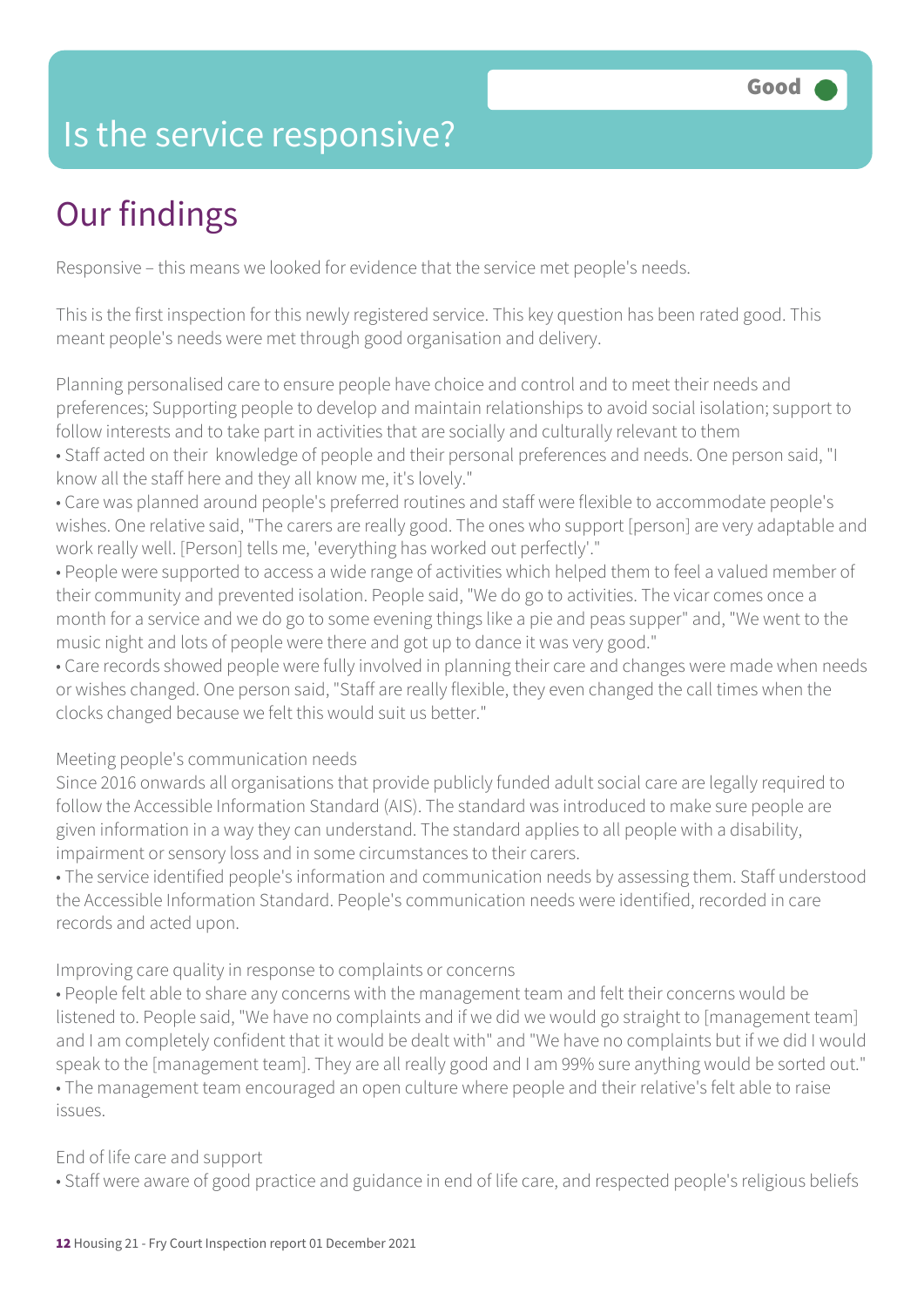and preferences. Family communication records showed how staff had supported a person to remain at home during their last days and that staff had worked 'around the clock' to support [person] and ensure their wishes were upheld.

• When required, people would be supported to make decisions about their preferences for end of life care. Professionals would be involved as appropriate to ensure people were comfortable and pain free.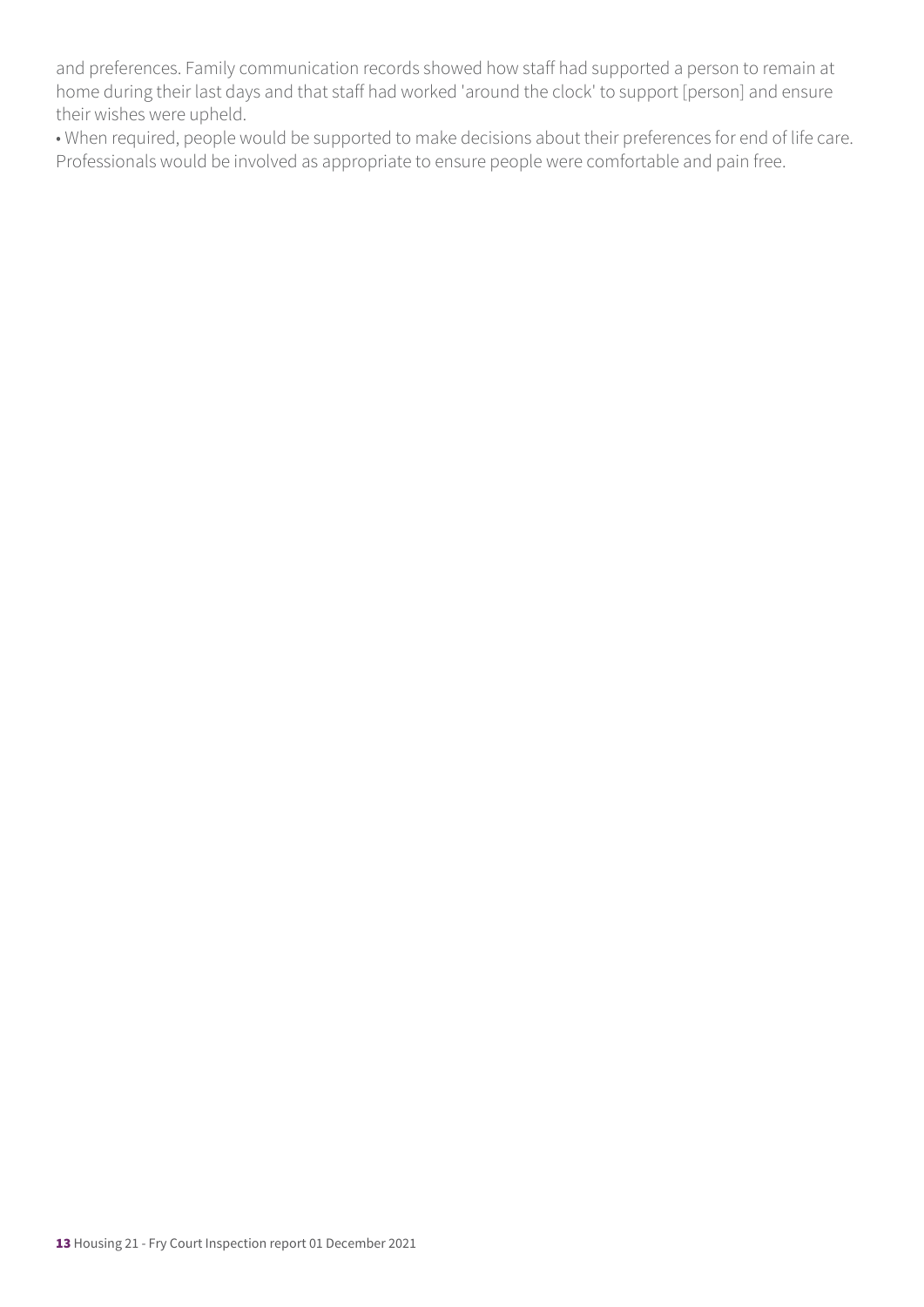### Is the service well-led?

## Our findings

Well-led – this means we looked for evidence that service leadership, management and governance assured high-quality, person-centred care; supported learning and innovation; and promoted an open, fair culture.

This is the first inspection for this newly registered service. This key question has been rated good. This meant the service was consistently managed and well-led. Leaders and the culture they created promoted high-quality, person-centred care.

Promoting a positive culture that is person-centred, open, inclusive and empowering, which achieves good outcomes for people; How the provider understands and acts on the duty of candour, which is their legal responsibility to be open and honest with people when something goes wrong

- People received personalised care. Staff were committed to providing care which was individual to the person and their needs.
- The management team had a good knowledge of the staff team and promoted their values through meetings, supervisions and formal staff appraisals.
- The management team understood their responsibilities under the duty of candour and were open and honest about any lessons that where needed to be learned following incidents.

Managers and staff being clear about their roles, and understanding quality performance, risks and regulatory requirements

- The management team carried out observational visits to monitor quality and individual staff performance. This helped to ensure people received a consistent level of support.
- Communication within the service was good. One relative said, "The [management team] are amazing, really good. We send an email with our weekly arrangements and receive a reply immediately. They are very well organised"."
- People benefited from a management team who were committed to on-going improvements. There were regular management meetings where service improvements were discussed and planned.
- The provider regularly monitored the quality of the services.

Engaging and involving people using the service, the public and staff, fully considering their equality characteristics; Continuous learning and improving care

• The management team spent time with people who lived at the service. This allowed them to gain people's views and involve people in any changes or improvements being made to the service. One person said, "The [management team] are excellent, they have a very wide knowledge and are completely dedicated. They take a personal interest in everyone and go above and beyond to sort things out."

• People shared their views through feedback surveys which showed a high level of satisfaction with the services.

Working in partnership with others

• The management team had developed and maintained good links with healthcare professionals and the local community which people benefitted from.